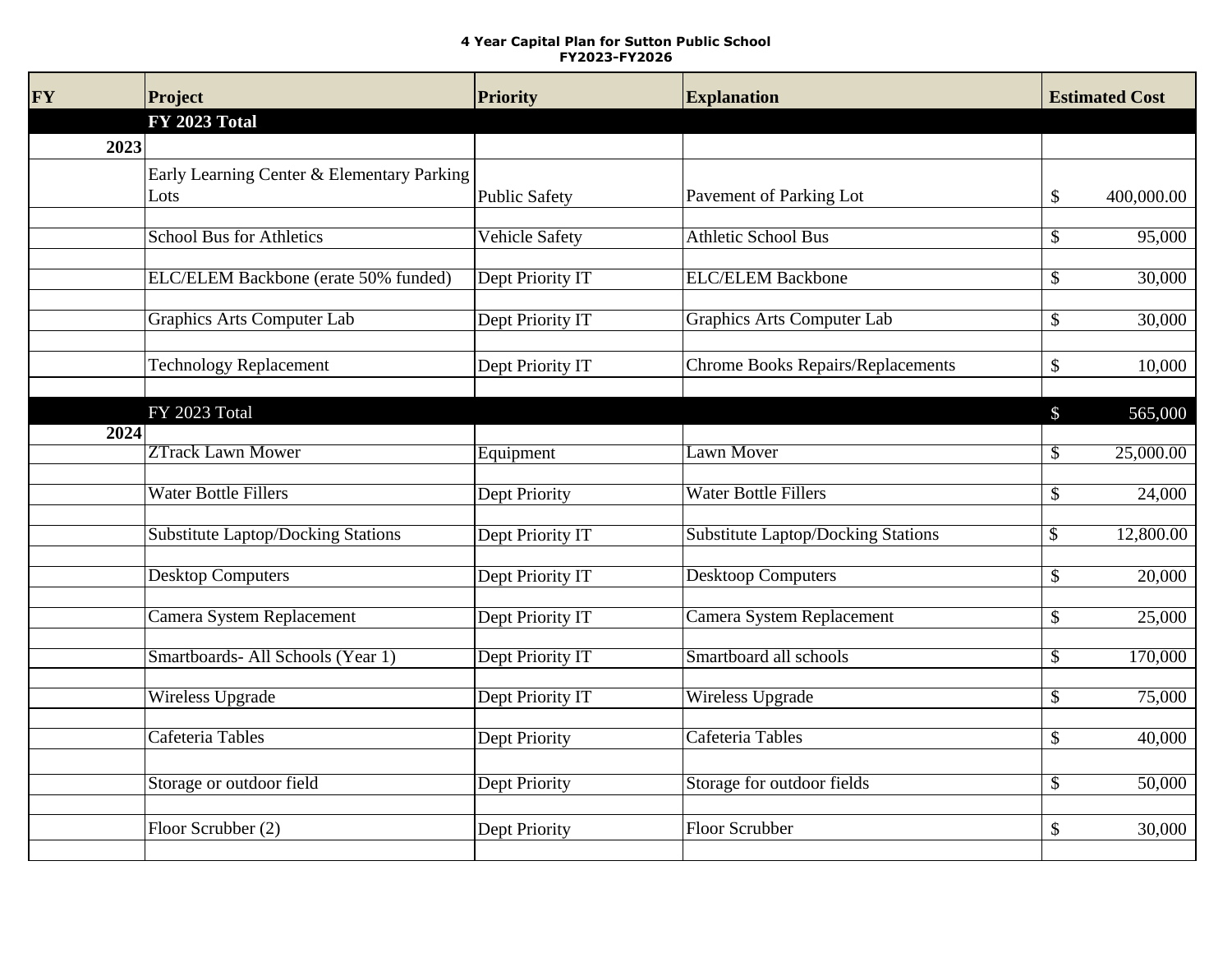## **4 Year Capital Plan for Sutton Public School FY2023-FY2026**

|      | MS/HS Sign                            | <b>Dept Priority</b> | <b>MS/HS Sign</b>                        | $\overline{\$}$           | 25,000    |
|------|---------------------------------------|----------------------|------------------------------------------|---------------------------|-----------|
|      | Replace double doors ES band entrance | Dept Priority        | Replace double doors ES band entrance    | \$                        | 25,000    |
|      | <b>Special Education School Bus</b>   | <b>Dept Priority</b> | <b>Special Education School Bus</b>      | \$                        | 95,000    |
|      | <b>Special Education 7D Vehicle</b>   | Dept Priority        | <b>Special Education Transportation</b>  | \$                        | 40,000    |
|      | <b>Technology Replacement</b>         | Dept Priority IT     | <b>Chrome Books Repairs/Replacements</b> | \$                        | 10,000    |
|      | FY 2024 Total                         |                      |                                          | $\mathbb{S}$              | 666,800   |
| 2025 | Smartboards- All Schools (Year 2)     | Dept Priority IT     | Smartboard all schools                   | $\boldsymbol{\mathsf{S}}$ | 170,000   |
|      | ES RTU 1, 2 replacement, ELC RTU 4    | <b>Building</b>      | End of Life Units ES/ELC                 | \$                        | 40,000    |
|      | ELC RTU <sub>3</sub>                  | Efficiency           | Replace condensers at ELC                | \$                        | 25,000    |
|      | Elementary Walkway/Driveway           | <b>Public Safety</b> | Pavement of Elementary Walkway/Driveway  | $\overline{\$}$           | 50,000    |
|      | <b>Outside Basketball Light Pole</b>  | <b>Public Safety</b> | <b>Outside Basketball Light Pole</b>     | $\overline{\mathcal{S}}$  | 75,000    |
|      | MS/HS Building Software for HVAC/BMS  | <b>Dept Priority</b> | MS/HS Building Software for HVAC/BMS     | \$                        | 610,000   |
|      | <b>Special Education 7D Vehicle</b>   | Dept Priority        | <b>Special Education Transportation</b>  | $\boldsymbol{\mathsf{S}}$ | 40,000    |
|      | <b>ELC</b> Asbestos Repair            | <b>Public Safety</b> | <b>Asbestos Repair</b>                   | \$                        | 25,000    |
|      | <b>Technology Replacement</b>         | Dept Priority IT     | Replaced outdate computers               | \$                        | 80,000    |
| 2026 | FY 2025 Total                         |                      |                                          | \$                        | 1,115,000 |
|      | Smartboards- All Schools (Year 3)     | Dept Priority IT     | Smartboard all schools                   | \$                        | 170,000   |
|      | <b>Technology Replacement</b>         | Dept Priority IT     | <b>Chrome Books Repairs/Replacements</b> | \$                        | 10,000    |
|      | <b>Special Education 7D Vehicle</b>   | <b>Dept Priority</b> | <b>Special Education Transportation</b>  | \$                        | 40,000    |
|      |                                       |                      |                                          |                           |           |